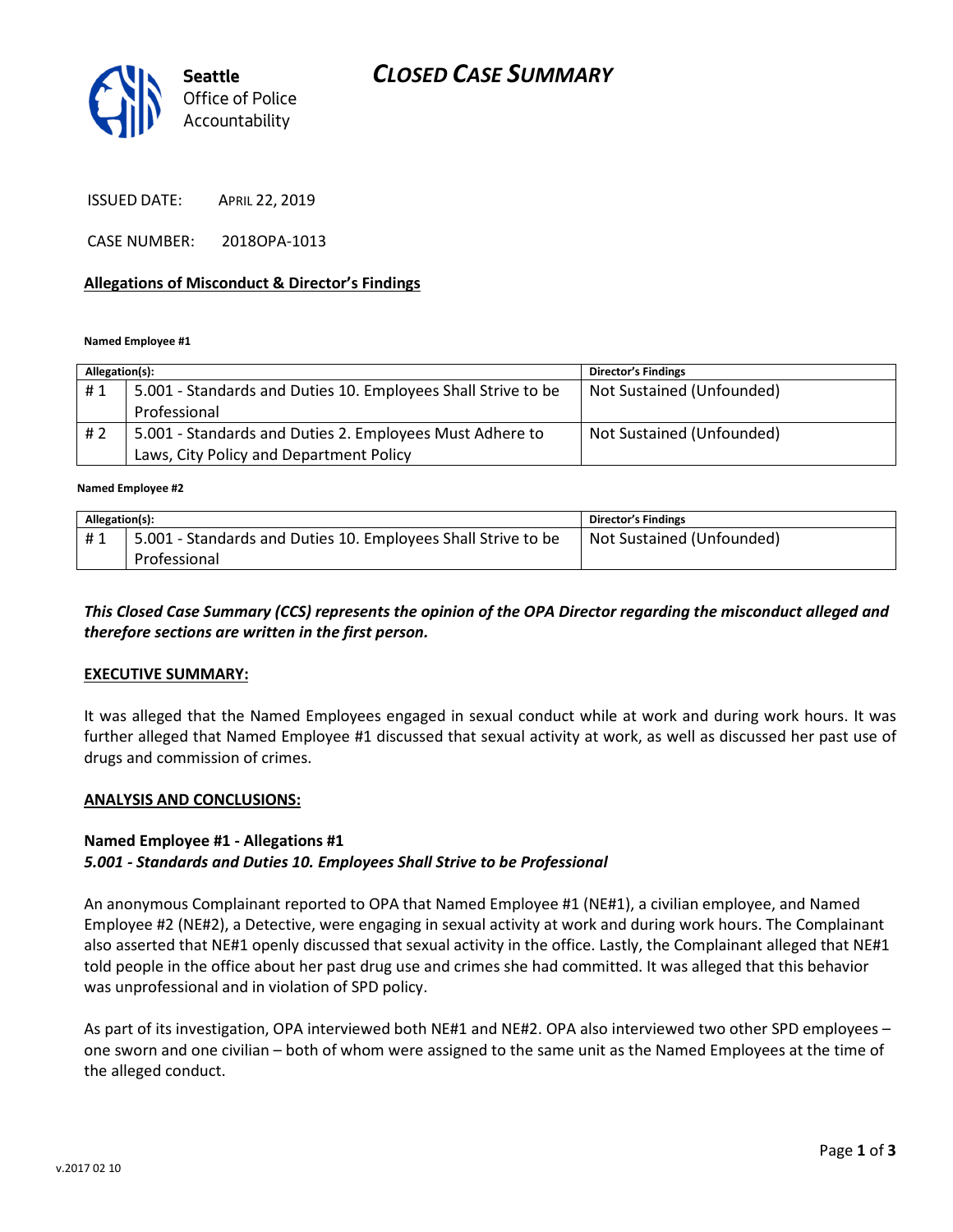

Seattle Office of Police Accountability

# CLOSE CASE SUMMARY

OPA CASE NUMBER: 2018OPA-1013

NE#1 and NE#2 both denied engaging in sexual activity in the workplace or, for that matter, any other inappropriate activity. They confirmed that they were presently in a romantic relationship, but that they maintained professionalism during their work days. The Named Employees stated that they made the relationship public after NE#2 became an Acting Sergeant. NE#1 further stated that she did not tell others in the unit about sexual activity with NE#2.

NE#1 stated that she would not have engaged in conversations regarding her past drug use or crimes that she had committed. NE#1 noted that, at the time the anonymous complaint was made, it was announced in the unit that she was taking the test to become a police officer. She recalled that she did express to some colleagues her concerns about the SPD backgrounding process, taking a polygraph test, and having to disclose everything about her past to the Department and the vulnerability that this caused her to feel. However, she denied ever bragging about drug use or past criminal activity, stating that neither was something to brag about.

NE#1 contended that one employee in the unit, who was interviewed by OPA in this case and who is referred to herein as Civilian Witness #1 (CW#1), was upset by her decision to become a police officer. NE#1 asserted that CW#1 also did not approve of NE#1's relationship with NE#2. As such, NE#1 opined that CW#1 was the anonymous Complainant in this case.

During her interview with OPA, CW#1 denied that she was the anonymous Complainant. CW#1 noted that there had previously been some tension in the unit; however, she stated that she had no knowledge of anyone acting inappropriately. Specifically, CW#1 denied being aware of anyone engaging in sexual activity in the unit or bragging about prior drug use and/or criminal activity. CW#1 said that a number of people in the unit knew of the Named Employees' relationship. She speculated that any of those individuals could have been the Complainant in this case. CW#1 stated that she did not approve of the relationship because of inter-work dynamics but that she took no action to complain about it to anyone, including OPA.

The sworn employee – referred to here as Sworn Witness #1 (SW#1) – was identified by NE#1 as potential witness. Like CW#1, SW#1 stated that there were past negative dynamics in the unit. SW#1 said that the current work environment was better. SW#1 denied being aware of any of her co-workers having sex in the unit and while onduty. SW#1 further denied ever hearing any co-workers brag about sexual activity, drug use, or prior criminal conduct.

SPD Policy 5.001-POL-10 requires that SPD employees "strive to be professional at all times." The policy further instructs that "employees may not engage in behavior that undermines public trust in the Department, the officer, or other officers." (SPD Policy 5.001-POL-10.) If true, the conduct that NE#1 was alleged to have engaged in would have consisted a violation of this policy. However, based on OPA's investigation, there is no indication that she actually did or said anything that was alleged in the complaint. Indeed, the weight of the evidence suggests the opposite – that NE#1 did not act inappropriately in any respect. For these reasons, I recommend that this allegation be Not Sustained – Unfounded.

Recommended Finding: Not Sustained (Unfounded)

# Named Employee #1 - Allegation #2

5.001 - Standards and Duties 2. Employees Must Adhere to Laws, City Policy and Department Policy